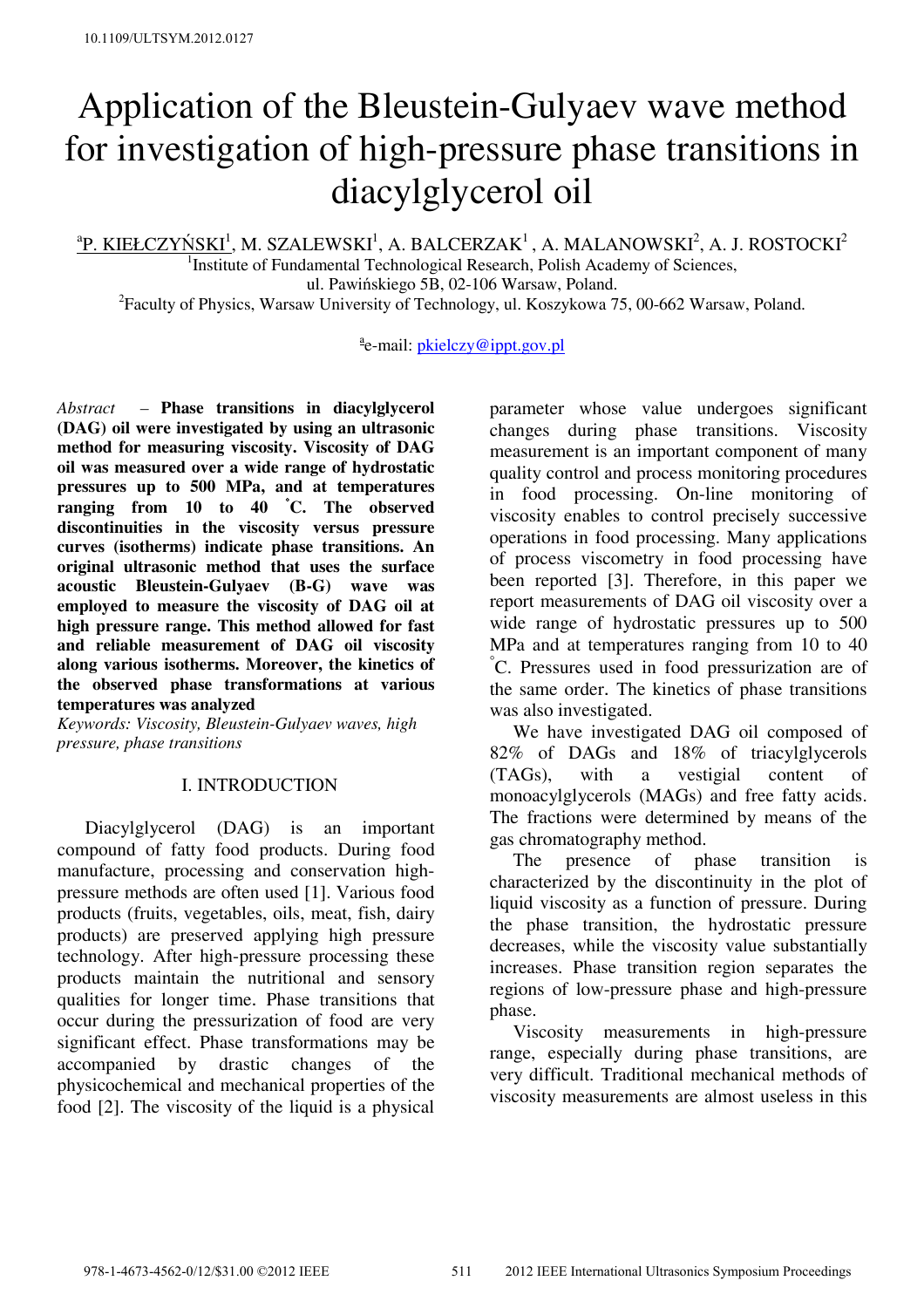case. Therefore, to measure the viscosity of liquids at high pressure, we applied an original ultrasonic method that uses shear acoustic surface waves of the Bleustein-Gulyaev type [5-7]. The sensor consists of the B-G wave waveguide made of PZT piezoceramics and sending-receiving PZT transducer. The operating frequency was 2 MHz. This method is very efficient and can relatively easily and quickly measure the viscosity of liquids at high-pressure region.

### II. MEASURING METHOD AND SETUP

 The experimental setup for measuring the viscosity of liquids under high pressure at various temperatures is presented in Fig.1. High pressure was generated in a thick-walled cylinder chamber with a simple piston and Bridgman II sealing system. The piston displacement was controlled by a digital caliper. For pressure measurements a typical 100 Ω manganin transducer was used. Its resistance was measured with a linear unbalanced resistance bridge [4]. The temperature in the chamber was measured using T-type thermocouple (Cu-constantan). A thermostatic bath was circulating in a thermostatic jacket around the chamber. The thermostatic jacket was connected to a precision thermostat (Julabo Labortechnik, Germany) working as a refrigerated/heating circulator.



Fig.1. Ultrasonic experimental setup for measuring the viscosity of liquids under high pressure at various temperatures. Temperature of water is stabilized by refrigerated/heating circulator (not presented in the graph).

 The viscosity sensor (B-G waveguide) was placed inside the high-pressure chamber. The piezoelectric transducer attached to the B-G wave waveguide, manganine coil, and thermocouple were connected with the external measuring setup by an electrical multichannel lead through.

 The sending-receiving piezoelectric PZT transducer, attached to the B-G wave waveguide, was driven by the TB-1000 pulser-receiver computer card (Matec, USA). The TB-1000 pulser generated the rf tone bursts with a frequency  $f = 2$  MHz and length equal to 0.5 μs. The repetition period was equal to 0.4 ms. The B-G wave impulse generated by the transducer was reflected in multiple ways between two opposite edges of the B-G wave waveguide. The signals received by the transducer were amplified by the TB-1000 receiver and sent into the PDA-1000 digitizer card (Signatec, USA). This card sampled and digitized the input analog signals. The stored signals were then analyzed by computer software. For each measurement, the ultrasonic signal was averaged 1024 times in order to improve the signal-to-noise ratio. A computer program that controlled the operation of the computer cards and data acquisition was written in C++ language

#### III. EXPERIMENTAL RESULTS

### A. VISCOSITY

 Figure 2 shows the results of high-pressure viscosity measurements of DAG oil at various temperatures. The pressure was generated in 10 MPa steps, then kept constant for about 5 minutes. During that time the pressure and temperature was observed. That allowed identification of the pressure drop due to phase transition and to observe whether the system was reaching thermodynamic equilibrium. The viscosity of DAG oil was measured as a function of pressure and temperature at 10 °C intervals from 10 °C to 40 °C and from atmospheric pressure to 500 MPa and controlled by the T-type thermocouple. In the Fig.2 three different parts of each curve can be seen. At first the pressure was increased until the first-order phase transition began (first part of each curve in Fig.3). The viscosity was increasing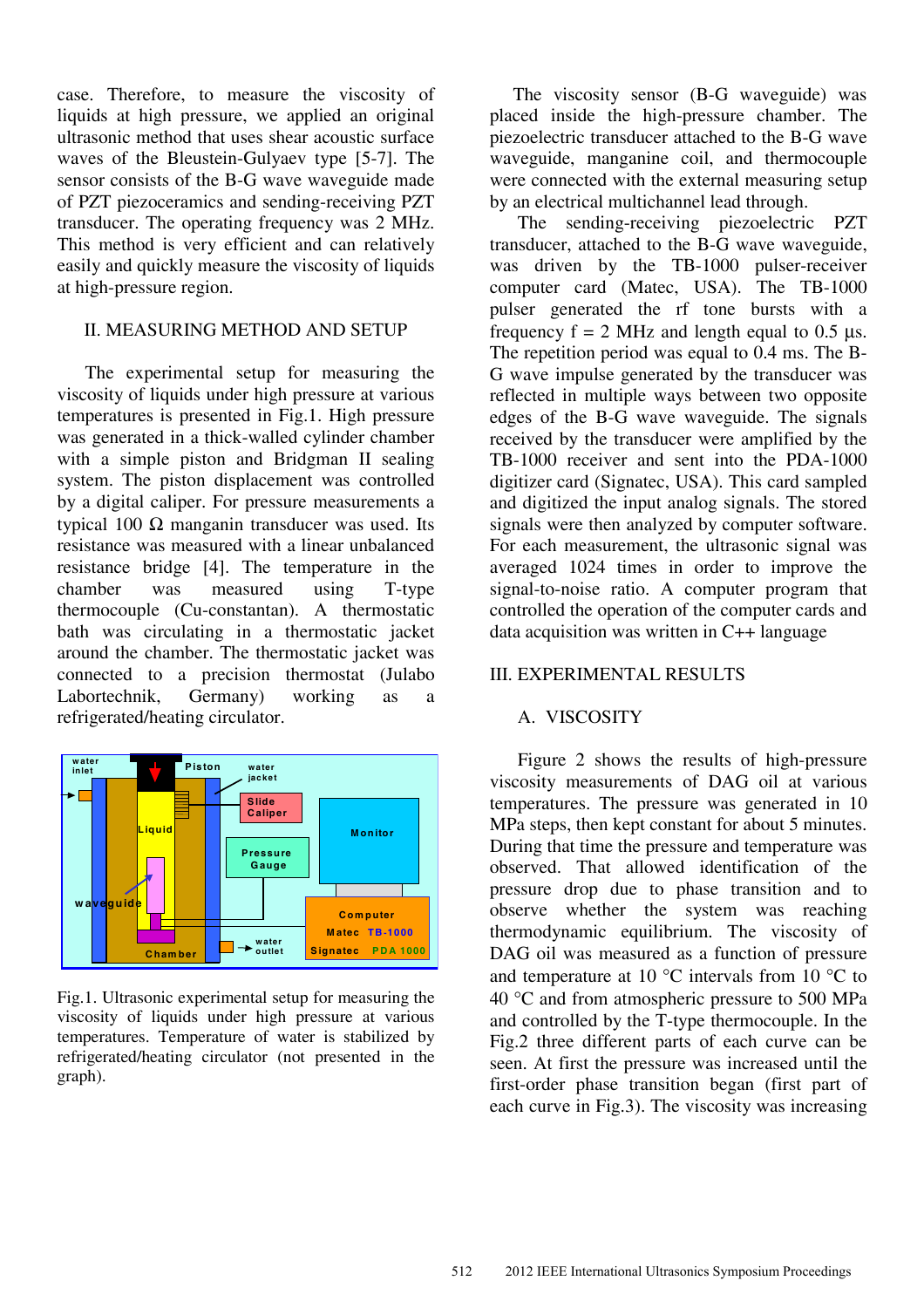almost exponentially according to known empirical Barus formula  $\eta(p) = \eta_0 \exp(\alpha p)$ , where  $η<sub>0</sub>$  is the viscosity at atmospheric pressure and α is the viscosity-pressure coefficient. One can see in Fig. 2 that the coefficient  $\alpha$  depends on temperature. The observed spontaneous pressure drop indicates initiation of the phase transition. When the phase transition started we stopped the compression, and the piston in the high-pressure chamber was fixed to enable the phase transition to occur undisturbed. During the phase transition a pressure drop was observed in the chamber. The viscosity showed the further rise despite the pressure drop (second part of each curve in Fig. 2). It means that the volume occupied by the resulting high-pressure phase diminished. When the temperature during measurements was higher, the pressure, at which the phase transition began, increased, see Fig. 2. Consequently, the pressure at which transition stopped was also higher. The stabilization of pressure and negligible changes in viscosity indicate that phase transition is completed. At the termination of the phase transition process the pressure was increased again, in order to measure the viscosity of the new high-pressure phase of DAG oil (third part of each curve in Fig. 2). The further increase of viscosity with increasing pressure was observed.



Fig.2. Viscosity of DAG oil versus pressure along various isotherms (T = 10, 20, 30, and 40 °C).

With the increase of temperature, viscosity of DAG oil low-pressure and high-pressure phases diminishes, see Fig.2.

### B. KINETICS

 The kinetics of the phase transition was investigated during viscosity measurements, see Fig. 3. Pressure changes, occuring during phase transition, were registered with the piston locked in a fixed position. At first the pressure remained constant. Subsequently, a monotonic decrease of pressure was observed, due to a phase transition in DAG oil. Finally, the pressure level stabilized. This means that the phase transition was complete. As a result, a new high-pressure phase in DAG oil, with a more dense arrangement of molecules has emerged. Physical properties (viscosity and density) of the new high-pressure phase are different than those in the low-pressure phase.

 One can see in Fig.3, that with the increase of temperature phase transition starts at higher value of pressure. Moreover, an augmentation in temperature decreases the speed of phase transition.



Fig.3. Kinetics of phase transition in DAG oil at various temperatures (T = 10, 20, 30, and 40 °C).